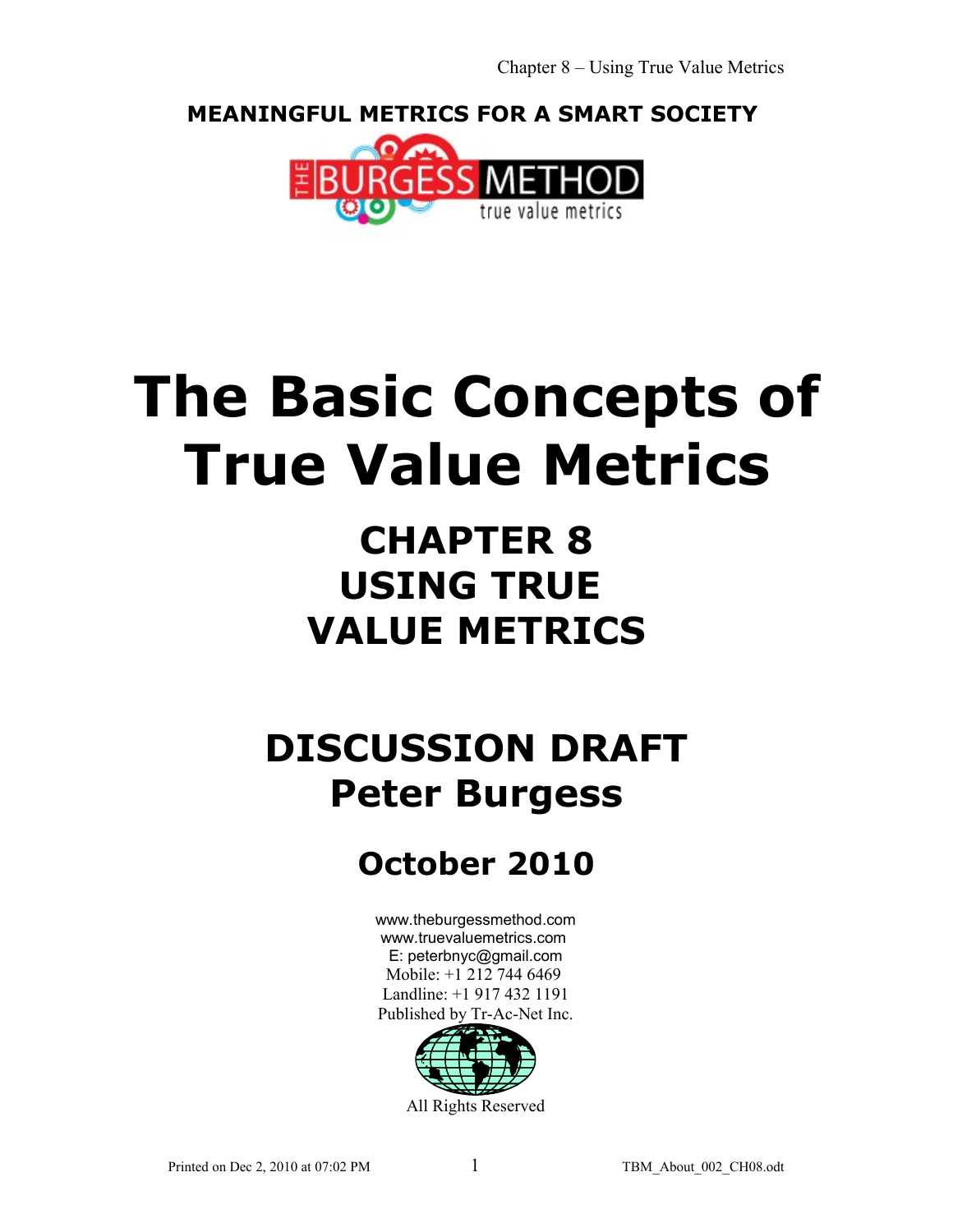## **Dataflows From Anyone … Anywhere**

### **You Can Help! There are many different ways to help Data acquisition very important**

TVM is driven by data … and designed to get data from everyone … and everywhere! The data are perhaps not very interesting in themselves … but become interesting after some organization and analysis.

TVM is designed in a modular way so that individual little bits of the system may be used and be worth doing. The system may be implemented at any scale … by anyone … and anywhere.

There first question is therefore where do you want to start? What bit of society interests you the most? What are the "low hanging fruits" … what area is success most needed … most likely?

#### **What role do you want to play?**

Do you want merely to be a casual contributor .. contributing little bits of information on an ad-hoc basis when it seems it might be useful. TVM aggregates information from all sorts of sources so that what emerges is a useful view of how well the society is working. Because of this every bit of information has utility.

Do you want to be involved in a more formal way through an organization that commits to using TVM as part of its routine performance reporting.

Do you want to be involved developing some aspect of TVM to suit a specific place or a specific part of the global economy … some specific sector.

Do you want to be involved in communicating something about TVM … whether it is the general idea that the TVM paradigm shift is needed … or whether it is some community analysis that has been done and needs to be seen.

Do you want to be involved with TVM as part of an Internet community … helping to promote TVM using "tweets" … or helping to get fans to "like" TVM … or building a web presence that makes TVM more and more visible as a new wave of relevant metrics for a modern smart society.

#### **Paradigm shift is driven by people**

A paradigm shift in the area of metrics is possible when it is driven by people. A few elite intellectuals may have good ideas, but these ideas matter little unless they are adopted by a lot of people. Everything in the area of business, politics and media has been moving in the direction of organizations become bigger and bigger. With the TVM paradigm shift … more and more people having a bigger say in the knowledge dimension of society and the economy.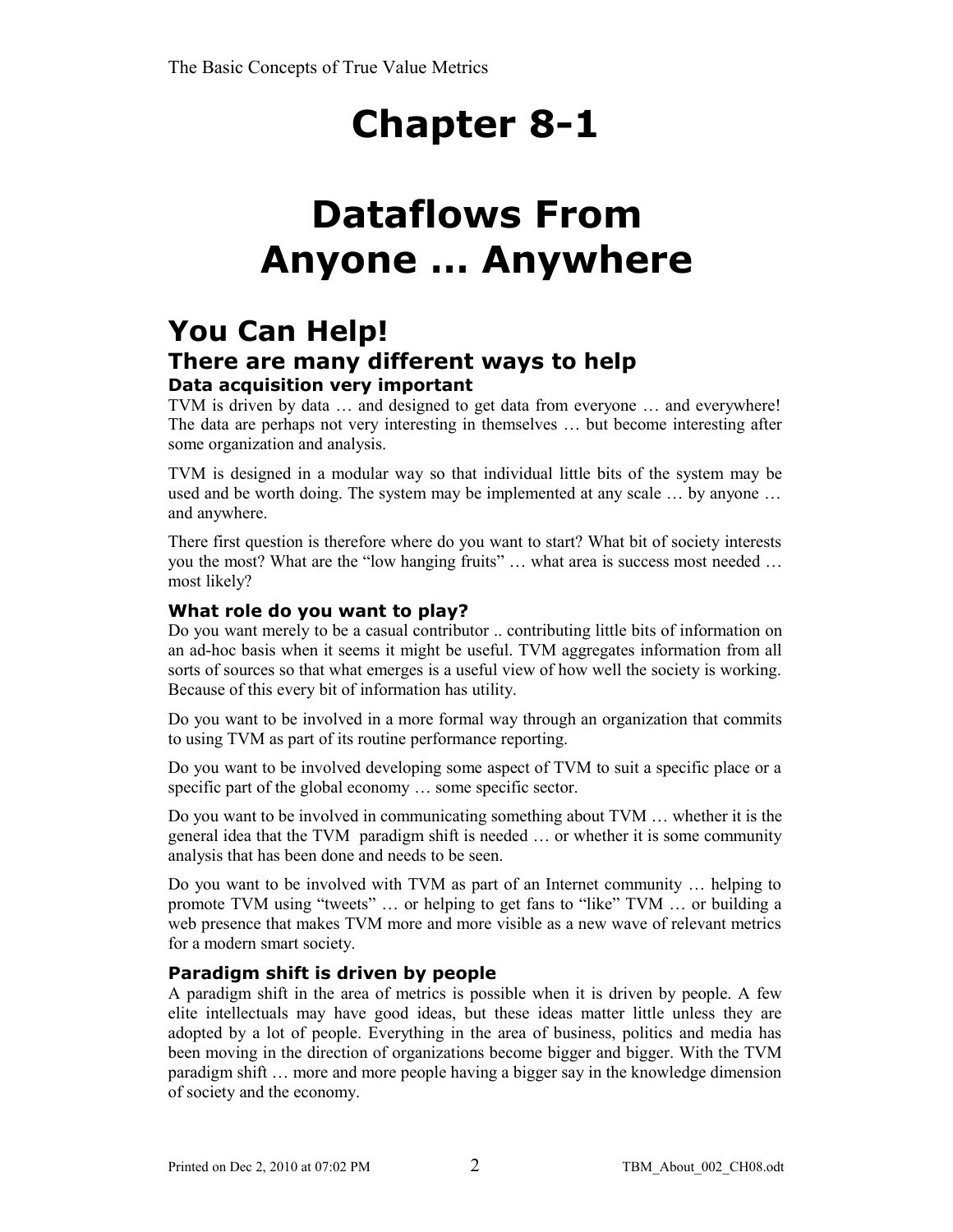### **Join the TVM network**

Join … it is important! By joining TVM … and building a big "membership" TVM will be taken more seriously than if it has just a few members. There is strength in numbers … so by "joining" you are helping to strengthen what TVM is trying to do.

Joining is easy … there is a webpage where you may join. Very simple … very quick. The URL is TrueValueMetrics.com/join

#### **Who you are is very important**

Knowing who you are is important … in large part because the goal is to have reliable data that are agenda neutral and merely reflect facts as they seem to be. If your are known, the quality of the data that comes from you is also known by reputation.

#### **Become a data contributor and friend of TVM**

The more contributions there are the better. Joining TVM as a Data Contributor is very important for TVM since data are at the core of the TVM system. By becoming a TVM Data Contributor you become known to the TVM organization and the data you contribute gets a standing based on what TVM knows about you. Your reputation as a responsible contributor gets linked to the data you submit … and in due course the data in the TVM system has a high reliability.

A friend of TVM is more than merely signing up to join. There is a place for your profile … you can provide as little or as much personal profile information as you want. You may have your profile public or private or almost anything in between. In total, though, the more TVM and others know about you the better since everyone has a perspective on things that needs to be part of the analysis.

The quality of the data is determined to a considerable extent by the people who help with the acquisition of data. Garbage in, garbage out (GIGO) was recognized as a serious computer problem in the 1960s … and this rule still applies. Knowing something about someone's background is very useful for many reasons … this is an example:

#### **Example**

A simple example would be a person from New York making observations about a village in Haiti, and a Haitian from the village making observations about the same place. Quite likely there would be different ways to interpret what gets said.

#### **Security … privacy**

Security and privacy are important matters that are taken very seriously. It is your choice whether you are a public member or a private member … or both. Everyone has a different security and privacy need, so what the TVM system does is very flexible.

### **Share … collaborate**

#### **Build critical mass … build a movement?**

There have always been lots of causes … lots of movements to change society. Only a relatively few have gained enough momentum to change much, but some of them have been impressive. Some of the big examples are:

- 1. Ghandi in India
- 2. Martin Luther King and the civil rights movement in the United States
- 3. The anti-apartheid movement against the South African apartheid regime
- 4. Anti-war protestors in the Vietnam War era

Most movements are not about money accounting and organizational profit but are about social value. While it may not be quantified value … it is implicit in the success of these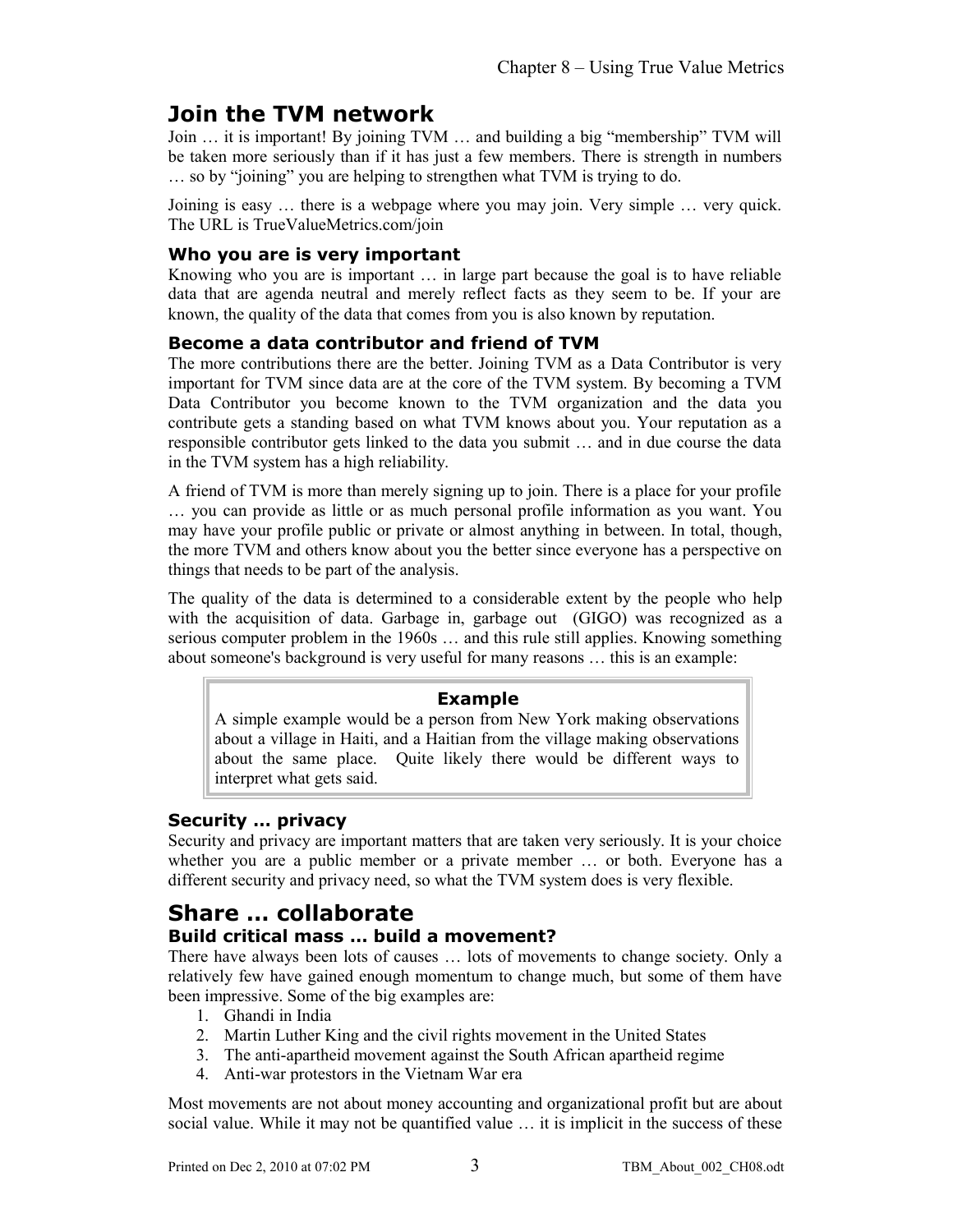#### The Basic Concepts of True Value Metrics

movements that the value proposition was favorable to society, or at least to the part of society that was engaged in the movement.

If you share data and collaborate it become possible to build a movement … and with data do some very useful things. Most movements have a fairly clear idea of what they want to change … in the case of TVM we want value metrics to be in play as much as money profit and growth metrics. We want people to be talking about socio-economic progress as much as they are talking about stock market performance and profits.

#### **Media about value metrics … not only profit**

Bloomberg News does corporate profit, stock markets and economic growth dialog 24 hours a day seven days a week on Bloomberg terminals, the radio and TV … and now in the print media as well. When every community on the planet has True Value News about socio-economic progress and performance … we will have done something!

#### **Social networks**

Social networks have emerged as movements that have gained huge followings. It is not clear that these networks are of benefit to society … though their popularity suggests that they have value to the participants though maybe not to society in the long run. The opportunity for TVM is to combine the social network movement with value data to create paradigm change around the metrics being talked about in the ubiquitous media.

Members of the TVM movement are critical to success. They must do everything … and have a computer platform and analysis routines that help. The value of TVM data lies with its uncomplicated association with facts that can be verified easily in a community buy anyone with an interest in the data and the community.

People are the basis for a "movement" … the basic for a team that will change the paradigm for socio-economic metrics. TVM is about people and metrics … not just about metrics. People change things … metrics are there to help!

#### **Focus on things you know**

Do not worry about things you do not know. Others might know about other things. Focus on things you understand. There is strength in numbers … and variety. The purpose of TVM and data acquisition is to combine the strength and knowledge of a lot of different people so that when it is all put together it gives a good profile of much of what is going on. What one person does not know and finds difficult may be something that others know about and find easy.

#### **Linking TVM data with technology Use easy data to make lists**

TVM uses "easy data" … defined as the simplest possible data that are easily available and reflect the "facts" on the ground that are important. Maybe this data are already compiled in an alternative format … maybe in old reports … and maybe just well known by local people and not documented anywhere.

Often the information will not in a form that translates easily into the form normally used for formal reporting or academic study … but the data are available, and together with advanced "common sense" should make initial analysis and planning relatively quick.

As a broad generalization, local people know a lot. They know what they need … know what resources they have ... and to a large extent know what constraints they are facing. Also in broad terms, local people may not know the possibilities there are for solutions.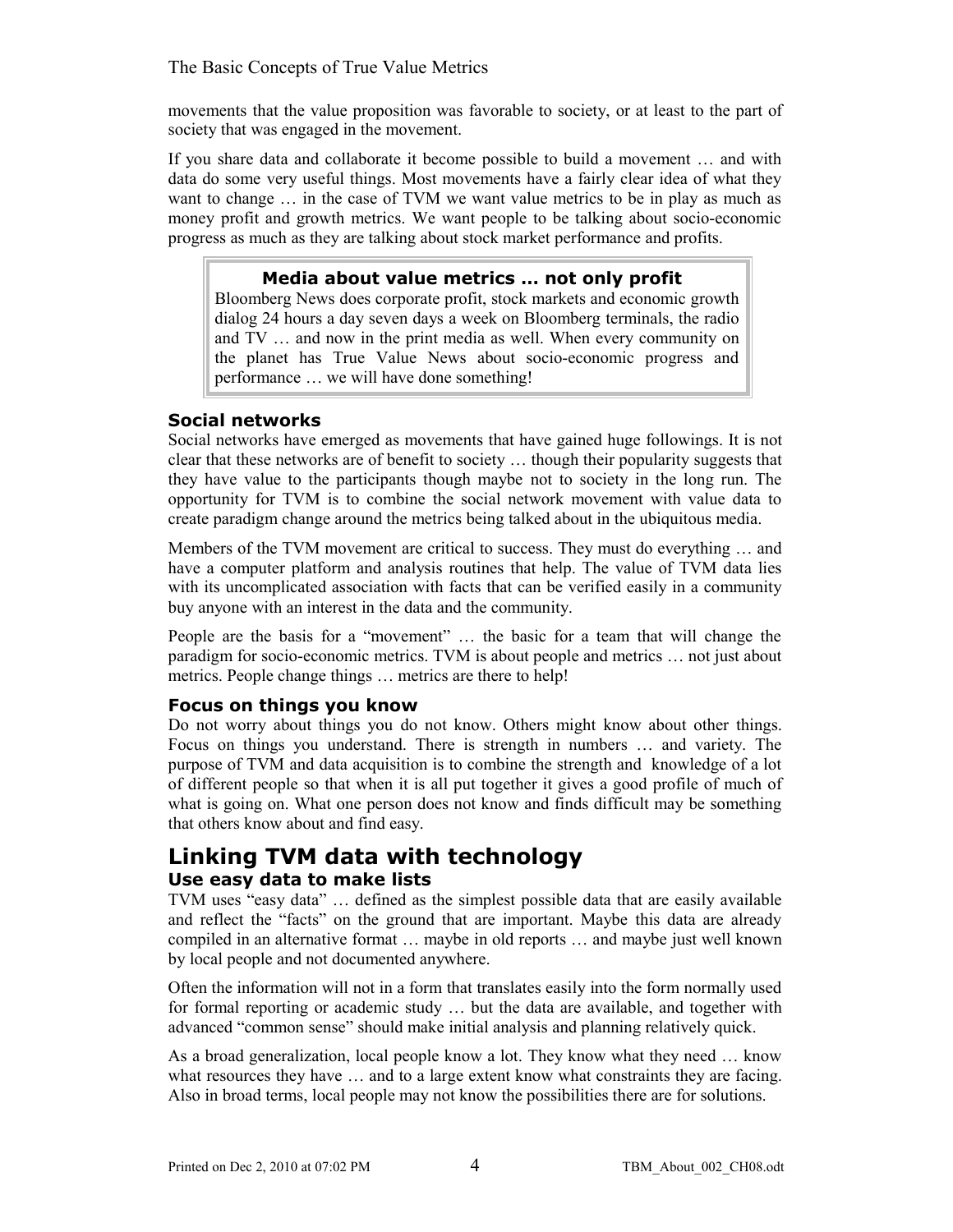#### **The first work … get some easy data organized**

The first work that needs to get done is getting some "easy data" organized. This is facilitated by the "True Value Metrics Community Workbook".

What this does is to get a first cut at a Community Value Balance Sheet … a record of the "State" of the community.

#### **Iteration … do it over and over again!**

New accounting systems … or new data systems take time to get things right. Several iterations are needed before the reports are "right" … and the process is not very pretty. Initially an iterative process merely improves the correctness of the data … maybe after six iterations the data may be used to start to measure progress and performance. If the iterations take place quickly, the sooner it is possible to have metrics that have utility.

In this process it should become possible to identify what it is important for the community, and what is not.

#### **Write down … list ... the obvious**

By writing down the obvious … it also becomes clearer why the obvious has got this way. Note the time and place. Look for descriptions of the obvious from other places and other times … what other obvious connections seem to be appearing?

#### **Start making "skinny" lists**

A list is easy to make … and is a useful building block for further data acquisition later on. A list eventually may be translated into a "balance sheet" that reflects "State" … but for the moment it is simply a list. Start with "skinny lists" … these are lists that have many entries but not much detail in each one. Some of the possible lists are:

- 1. People … contact info … interests
- 2. People … to build a profile of the population … establish needs … resources
- 3. Organizations … contact information … interested
- 4. Needs … from the perspective of people and organizational capacity
- 5. Infrastructure …
- 6. Needs … from the perspective of lack of infrastructure
- 7. Places of importance / interest
- 8. Resources of importance / interest
- 9. Issues of importance / interest
- 10. Needs … from the perspective of lack of resources
- 11. Activities … from the perspective of potential

If the community is "new" in the TVM system these lists are a start to building the knowledge base about the community.

If the community is already a part of the TVM system these lists add to the knowledge base about the community …

- 1. One step is to have the lists as separate sources of data
- 2. Another step is to integrate the data into one comprehensive "list"

The comprehensive list is something that is widely accessible … the source lists are only accessible to "administration".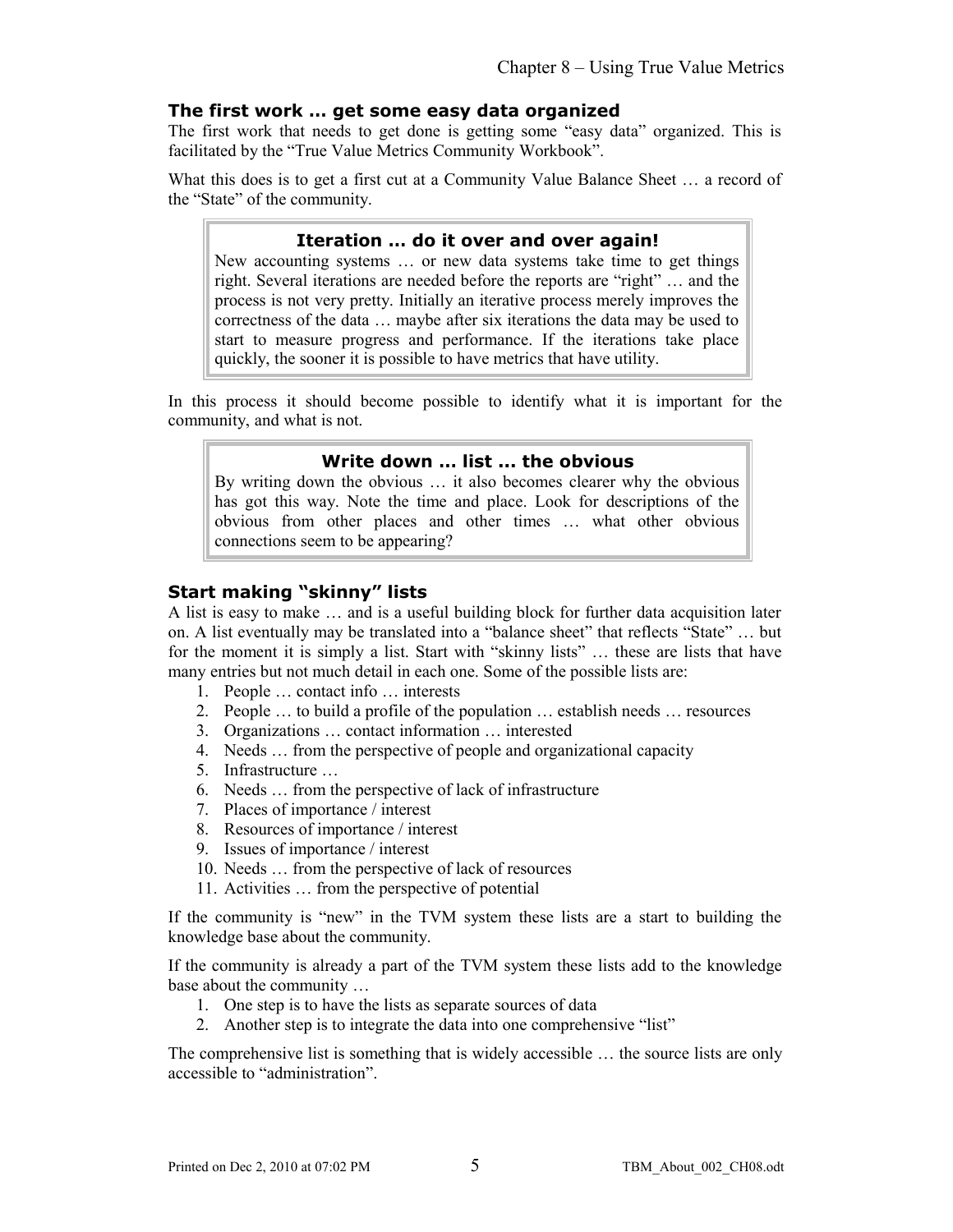The Basic Concepts of True Value Metrics

#### **If the list already exists, improve it!**

If the list for the community already exists, add to the list or improve the accuracy of the data by supplementing what is already there. The process of improving data is iteration … going back to the data and getting it better and better.

The TVM system does not "lose" old data but timestamps the data so that the information can be tracked over time … and moves forward with what will be more and more precise data as time goes by. TVM expands existing lists … moving from simple "skinny" lists to an expanded set of data that includes more facts about the more important issues.

#### **Use technology to organize data and get it stored**

When the lists exist ... technology can be used to organize data and get it stored. Mobile phones, "clouds" and solid data

Many of the ideas in TVM are very old … but the ability for them to work now is that the technology to support them has become low cost and ubiquitous. Everything that once would have needed to be "on paper" now can be in "electronic form", perhaps on a mobile phone and instantly incorporated into the TVM "cloud" database system.

All the easy data and lists are designed as data input forms on the TrueValueMetrics website … accessible with a basic browser and some full screen mobile phones. All the contributors and members of the TVM network are able to join "online" and include a profile as in other "social networks".

All the issues that have an impact on a community may be shared through a TVM blog with comments and discussion.

The standard value lists are maintained online. They may be modified based on user input. Separate standard values are used for each community, each country as well as a global average.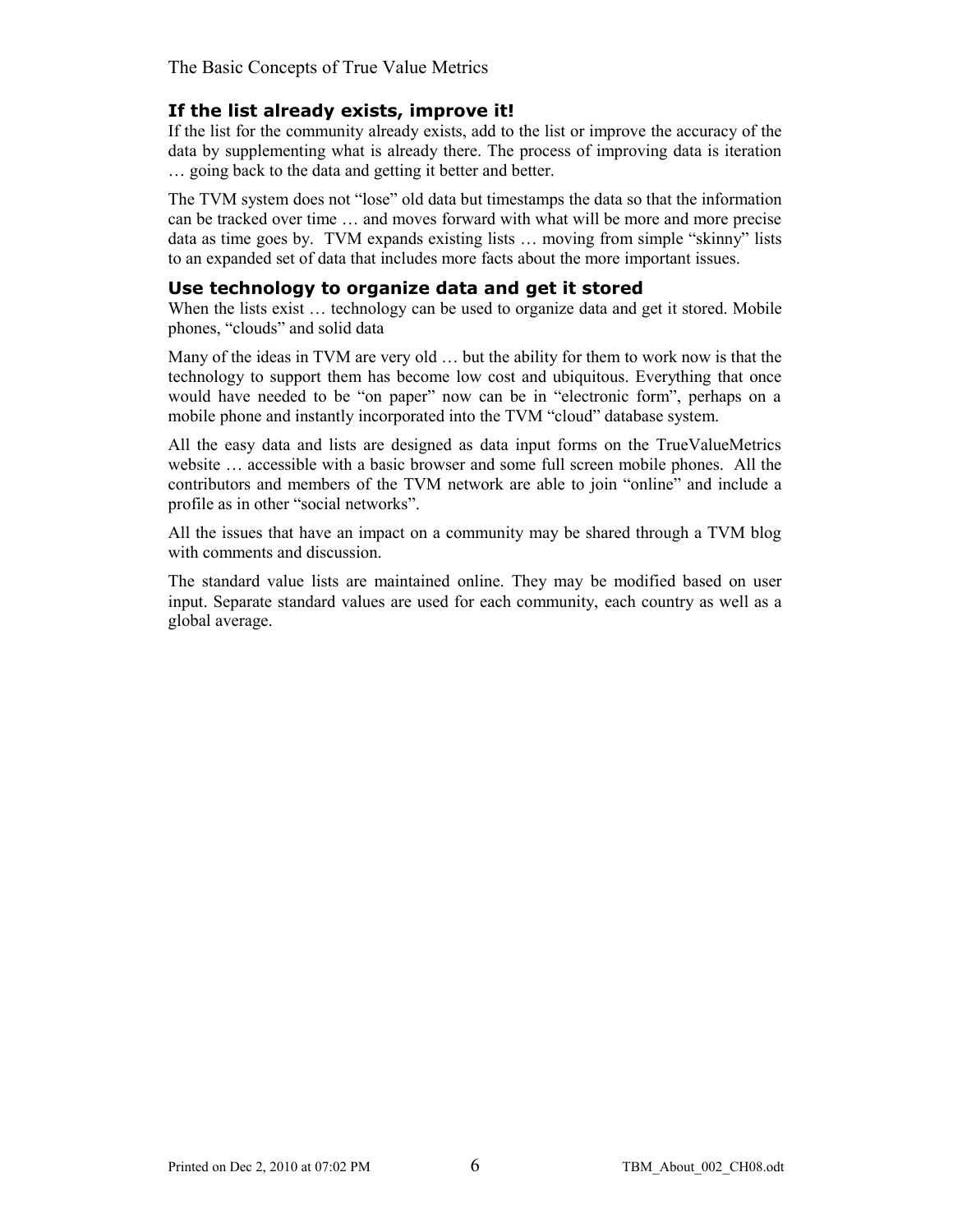### **Getting Data About Community**

### **Community Is Primary Focus Choose a community**

#### **Community identification is critical**

Because TVM is community centric there is a big focus throughout TVM on everything that has to do with the community. Therefore the first step is to choose a community.

Data about many communities may come from a single contributor. TVM has a simple rule that all data must be associated with a place … and every place is permitted in the analysis framework.

If the community is already identified in the TVM system, there will be a certain amount of information already in the system. The "permanent" information should be correct … but in the event there are errors you may make "comments" suggesting the needed revisions. If the community is not yet in the TVM system you may add in as much of the usual permanent information as you want. There are paper forms to guide this, or the information can be submitted using a web form.

The initial goal is to get enough data so that a value balance sheet for the community will emerge. The first step is to have data about the "state" of the community. Resources and possibilities are assets … lack of resources and constraints are liabilities for the community.

#### **1. What is the community identification?**

There needs to be an easy way to identify the community … and at the same time unique. A common system is Country, State, City and Zip code commonly used in the USA or an equivalent for other countries. State may be Province in Canada or County in the UK. Zip code may be Post code or similar in other jurisdictions.

#### **2. What is your relationship to this community?**

What is your relationship to this community? This community might be the community where your family has its roots, or one where you have spent some time at some point in your life, or one that you find interesting for any of many reasons. It is useful for the relationship between you and the community to be identified. Providing data about many different communities is fine. Many people know something about a community because it is where they grew up, others know the community because they lived and worked in it at some point in their lives. People who visit as tourists or on a business trip learn things about the community that add to the data. Some people have data and need data because they are engaged in the work of helping the community to progress.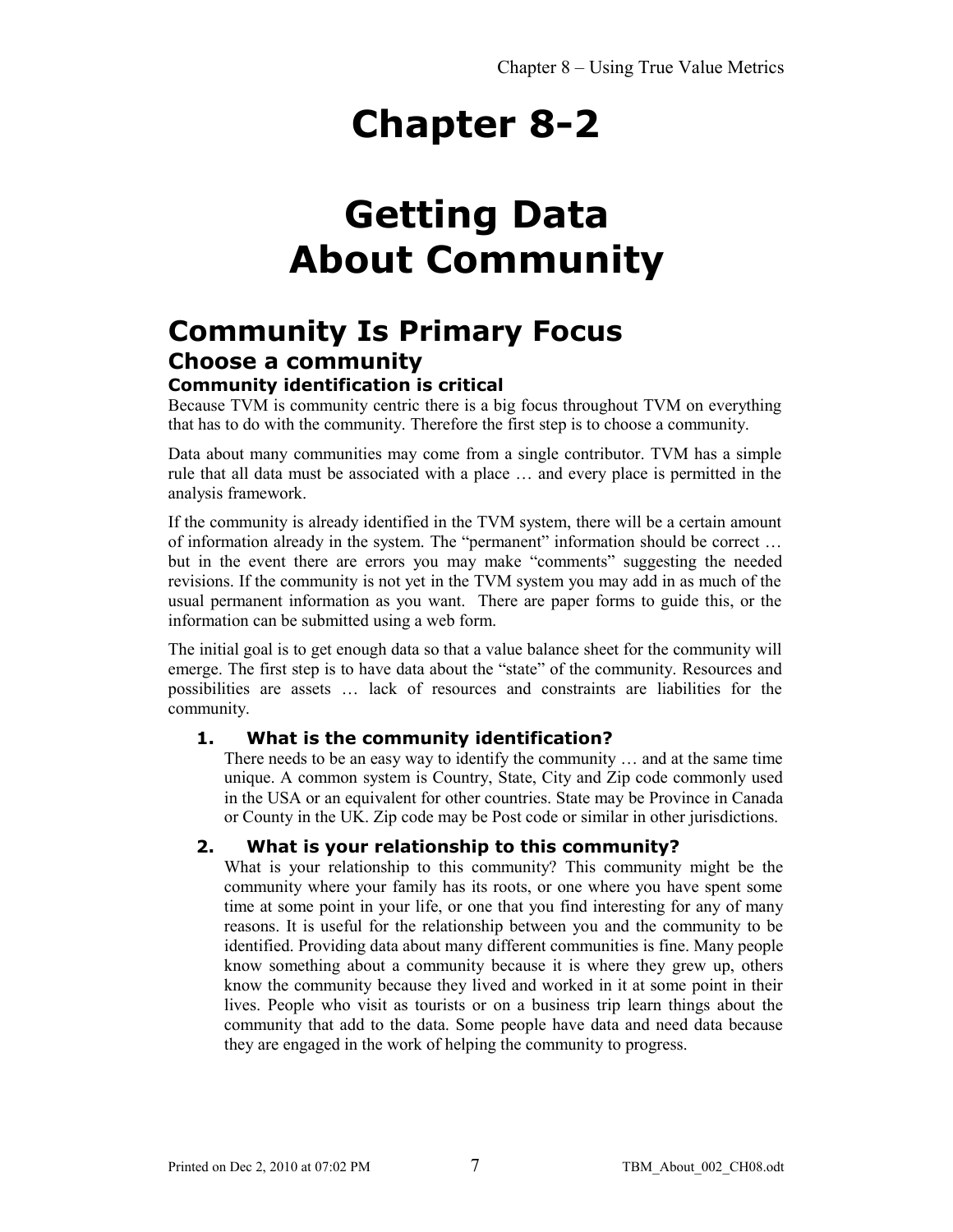### **More easy data about the community**

#### **What are some main facts of importance?**

Many little facts rapidly define the community … from which the state of the community may be understood. Over time the state changes and the progress of the community may be understood … and then some analysis of the data and the performance may be understood. Some questions:

#### **1. Where is the community?**

Where is a bigger question than a set of geographic coordinates ... though these give a precise location that is useful for a computer. Some of the questions that are included in "where" include (1) Where is about how far a community is from other places; (2) Where is about the weather associated with a place like this; and (3) Where is something about the topography and the values or dangers associated with the topography.

#### **2. What is most important in this community?**

There are some things that stand out about a community … that should therefore be known without much data and without much analysis. If you know anything about the community, you will know these things!

#### **3. What are the community's strengths … good points?**

These are the community's strengths … good points … the things the community can build on to improve itself.

#### **4. What are the weaknesses … bad points?**

These are the things that a community has to handle in order to improve itself! Which of these are in the control of the community and which are controlled externally.

#### **5. How big is the community?**

There are several different ways to measure the size of the community: (1) What is the population; (2) What is the geographic area; and (3) What is the "economic product". The size of the population of the community … and the make-up of the population is a big element in the computation of need, and in the computation of resources, that is, the human resource asset.

#### **6. What are the main economic activities in the community?**

A rural community may well have agriculture as a major sector, while an industrial city may have manufacturing as a major sector. Other cities might identify technology, or education or medical research as major sectors or economic activities. Economic activities are the drivers of the community … they are where wealth is created for the community … or not.

#### **7. What are the socio-economic assets of the community?**

This should start with the human resource … and depends on the level of education and the skill sets of the population. The assets of the community include: (1) Human resources; (2) Natural resources; (3) Organizations; (4) Infrastructure; and (5) Production

#### **8. What are the main constraints?**

What socio-economic assets are missing. What bad things are present in the community such as (1) Insecurity … crime; (2) Inappropriate governmental interventions.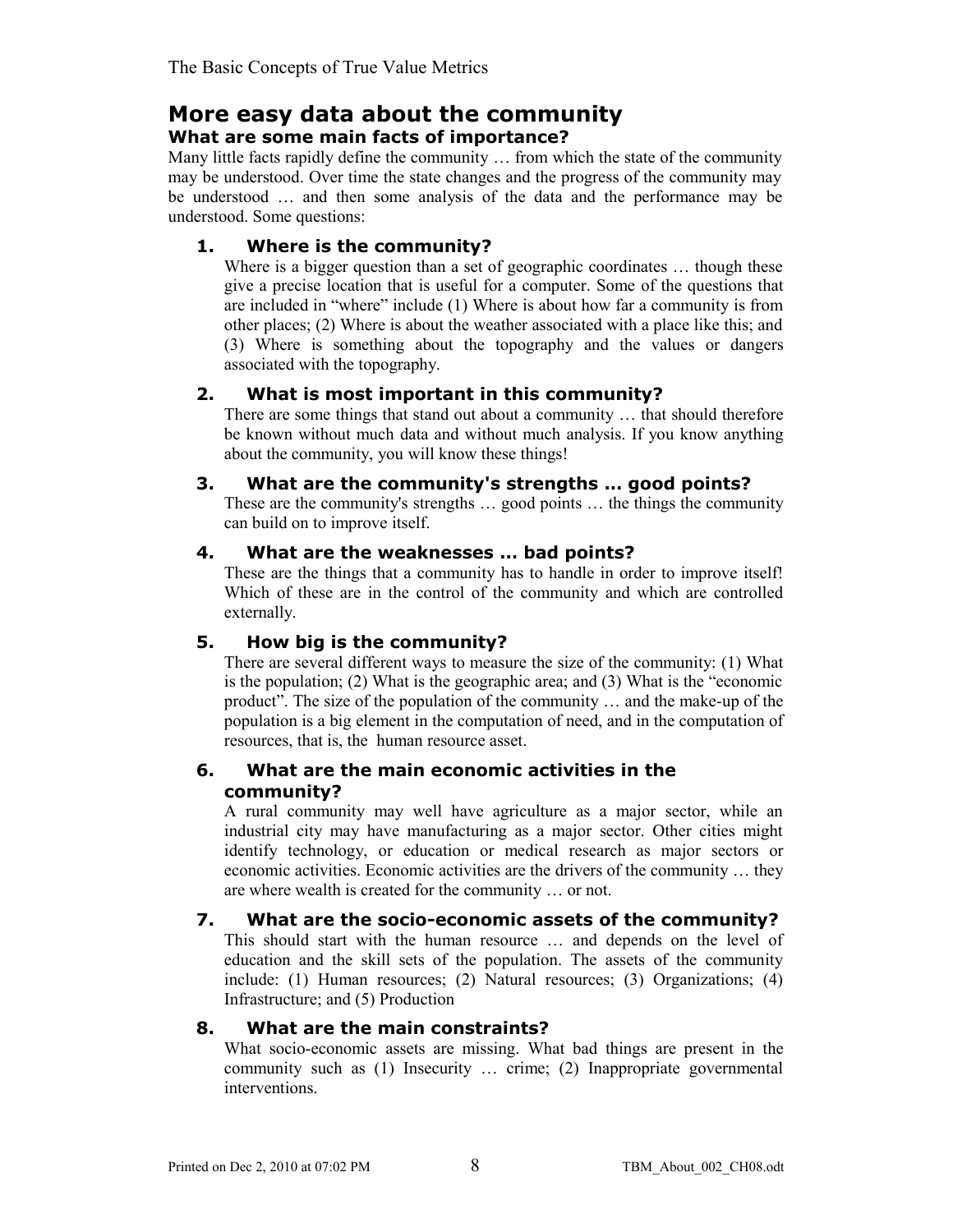#### **9. What seem to be the top five priorities**

Write down the top five initiatives that will improve the quality of life in the community … preferably matters that can be done locally and quickly. The goal is to find actionable initiatives that have the potential to improve matters … and to obtain some simple data that shows two key facts about the initiatives: (1) how much resources were used; and (2) how much benefit was created. In this process it should become possible to identify what it is important for the community, and what is not.

#### **Digging deeper … about progress**

Progress is improvement in the quality of life … improving opportunity … making a sustainable future more likely … satisfying more needs … being more secure … and others

#### **1. What is most important in this community?**

Take these important items and see what is known about this items in the past. Is there progress? Are things getting better or not? What are the issues that need to be addressed.

**2. What are the community's strengths … good points?**  Do the same

#### **3. What are the weaknesses … bad points?** Do the same … are bad points being addressed?

#### **4. How big is the community?**

Focus specifically on the population. Is the population growing or declining. Is there inward migration or outward migration? What changes are there in the profile of the population. This might lead to analysis of health, education and employment opportunities.

#### **5. What are the main economic activities in the community?**

A rural community may well have agriculture as a major sector, while an industrial city may have manufacturing as a major sector. Other cities might identify technology, or education or medical research as major sectors or economic activities. Economic activities are the drivers of the community … they are where wealth is created for the community … or not.

#### **6. What are the socio-economic assets of the community?**

Comparing these over time provides a lot of information about community progress. The assets of the community include: (1) Human resources; (2) Natural resources; (3) Organizations; (4) Infrastructure; and (5) Production. What are the activities that have caused material changes.

#### **7. What are the main constraints?**

Compare these over time and reasons for socio-economic performance becomes apparent. What changes have there been around the bad things in the community such as (1) Insecurity ... crime; (2) Inappropriate governmental interventions; etc.

#### **8. What seem to be the top five priorities**

What has been done in the past to address the top five priorities that have been identified … or is it nothing. If it is nothing, what are the constraints.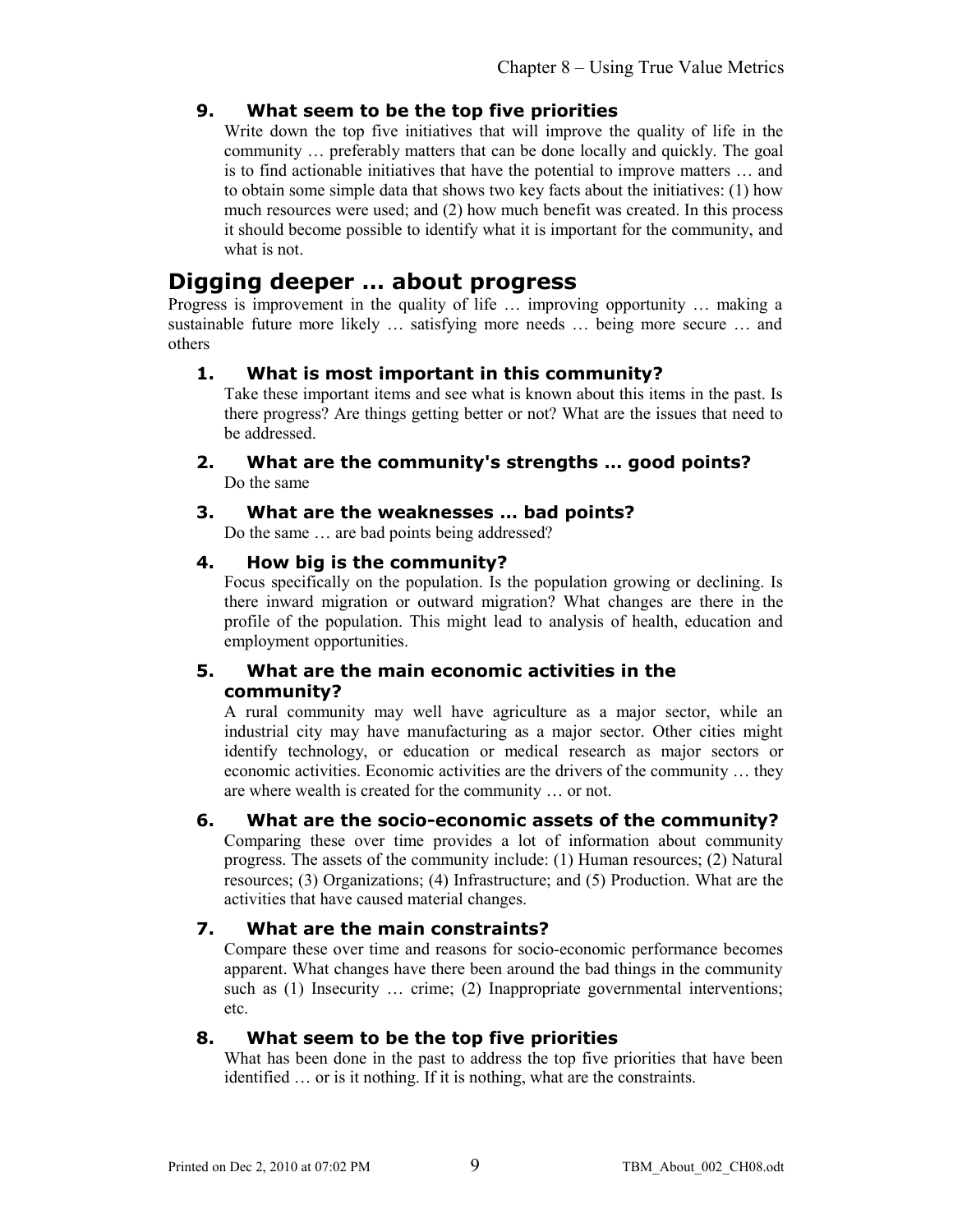#### **Data … simple analysis Needs, resources and constraints**

Needs are driven by the people … basic needs are universal, but other needs are determined by socio-economic standing, by culture and a variety of other determinants. Basic needs must be satisfied for people to live. Higher level needs and wants are based on a variety of quality of life considerations. Most needs are satisfied by the workings of a functioning sustainable economy … the "invisible hand" of Adam Smith, and the efficiency of a working market economy. Needs are satisfied by the purchase of goods and services in a marketplace. Much of the global economy functions with markets using money as a medium of exchange.

But there is a critical assumption inherent in this which is that the buyers have money to buy and the sellers have products and services to sell and there can be an equilibrium between the parties. The market system breaks down when those with needs do not have money … and the system breaks down when the suppliers do not have products and services that are affordable. A more comprehensive market mechanism is needed that links needs with suppliers that can satisfy needs.

The resources and socio-economic activities of the community should satisfy the needs of the community … but clearly have not done so in the poor communities around the world. In many cases the shortage of resources is not the issue, but how the resources are being used. There may be a shortage of available resources even when there are abundant resources but in the control of people and organizations that do not allow their use for community benefit?

Other constraints relate to the capacity of people in the community to participate fully in economic activity. Are there deficits in health and education that constrain performance? Are there limitations in all the asset classes of the community balance sheet that constrain performance? Are there externalities that constrain community performance?

Data will help and simple analysis and connecting the dots along the lines below:

#### **1. What is the need for food?**

Where does food come from? Is it local agriculture, agricultural products from another part of the country or imported products.

#### **2. What is the need for water?**

What is the source of water and how accessible is it?

#### **3. What is the need for sanitation?**

What toilets and waste disposal is available?

**4. What is the need for shelter … housing?**  What is the state of housing?

#### **5. What is the need for healthcare?**

What is the state of healthcare? What clinics and hospitals? What staff? What medicines and cold chain?

#### **6. What is the need for education?**

What is the state of education? What schools? What teachers? What supplies?

### **7. What is the need for religious organizations?**

What churches, synagogues, mosques, temples? What staff? What programs?

#### **8. What is the need for youth activities?** What youth programs?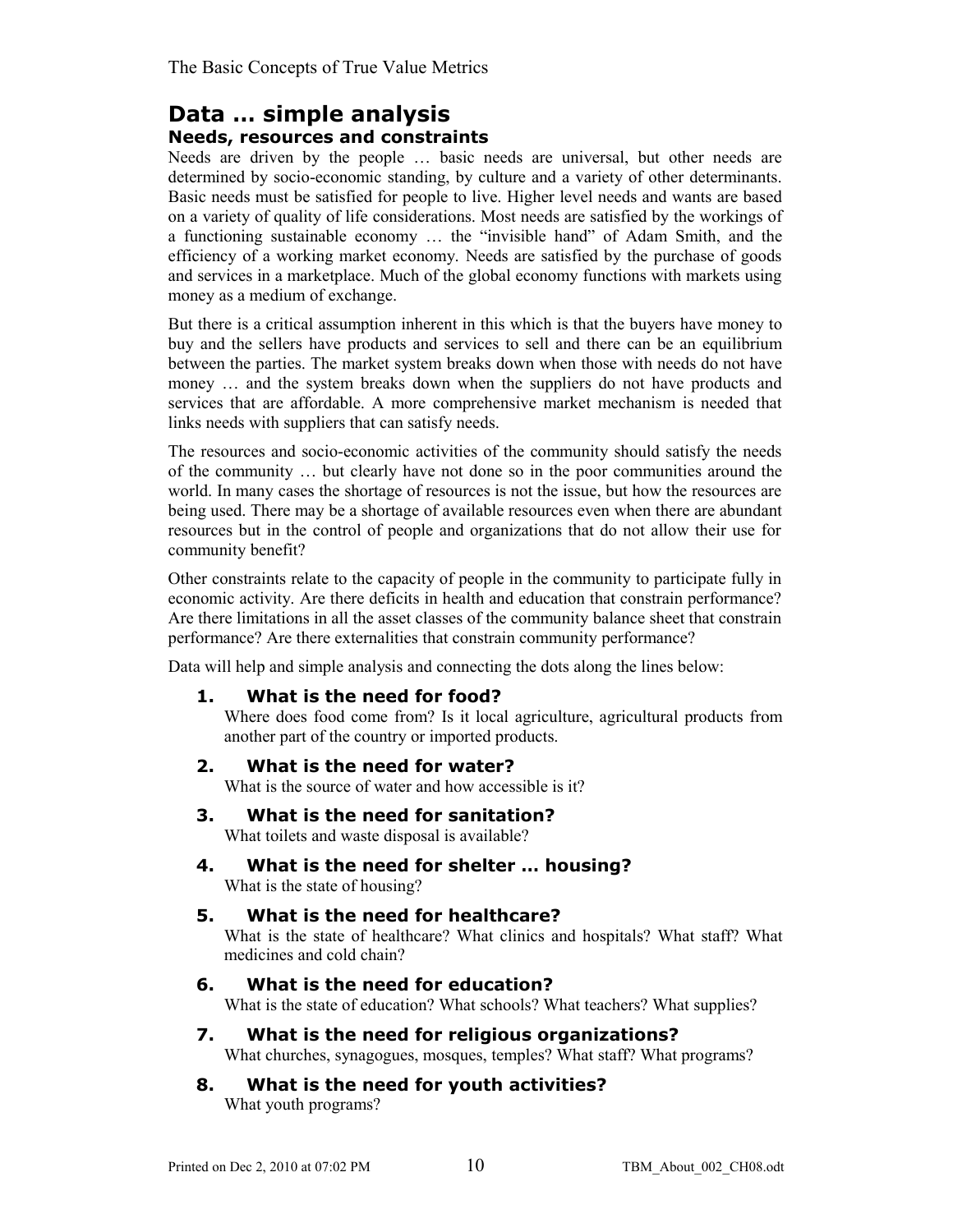#### **9. What is the need for entertainment?** What entertainment facilities and events?

- **10. What is the need for hotels and restaurants?** What exists?
- **11. What is the need for transport?** What exists?
- **12. What is the need for road infrastructure?**  What exists? How long does it take to get to various places?
- **13. What is the need for energy?**

Whats are the sources?

#### **14. What is the need for jobs**

What jobs exist? What jobs exist but not for the people and skill sets that are available?

#### **15. What is the need for elder care?**

What support services exist?

#### **16. What seem to be the top five priorities**

What has been done in the past to address the top five priorities that have been identified … or is it nothing. If it is nothing, what are the constraints.

Data are powerful when they are well organized … and when there is a structure for the data to be used. The socio-economic system is complex even at the community level. Rigorous data about people that have needs, resources that may or may not be used to satisfy needs and all sorts of constraints is an impossible dream … but enough data to improve decision making and stop gross misallocation of resources is perfectly feasible. Improved data and the organization of data to inform decision making and public accountability is the basis for an important paradigm change.

#### **Time and place information**

A piece of information that lacks time and place information has very little utility. When the place stays the same, and information about the place changes over time, there are is data that show trend. Very simple … very basic … very powerful.

#### **Make notes … time and place**

The Upper East Side in New York City is a wealthy community by almost any measure … but not immune to economic events. Madison Avenue, one of the prime retail locations in the world, there are empty storefronts where retail businesses have folded and not been replaced by others. Few businesses are seeking these prestigious expensive locations. The situation is very different in 2010 than it was in 2007 before the real estate and banking sectors imploded.

#### **Commuting**

At what point does congestion make a commute 3 hours and not 1 hour … each way? At what point do fuel costs make the commute too expensive? At what point are mass transit fares too high to be affordable?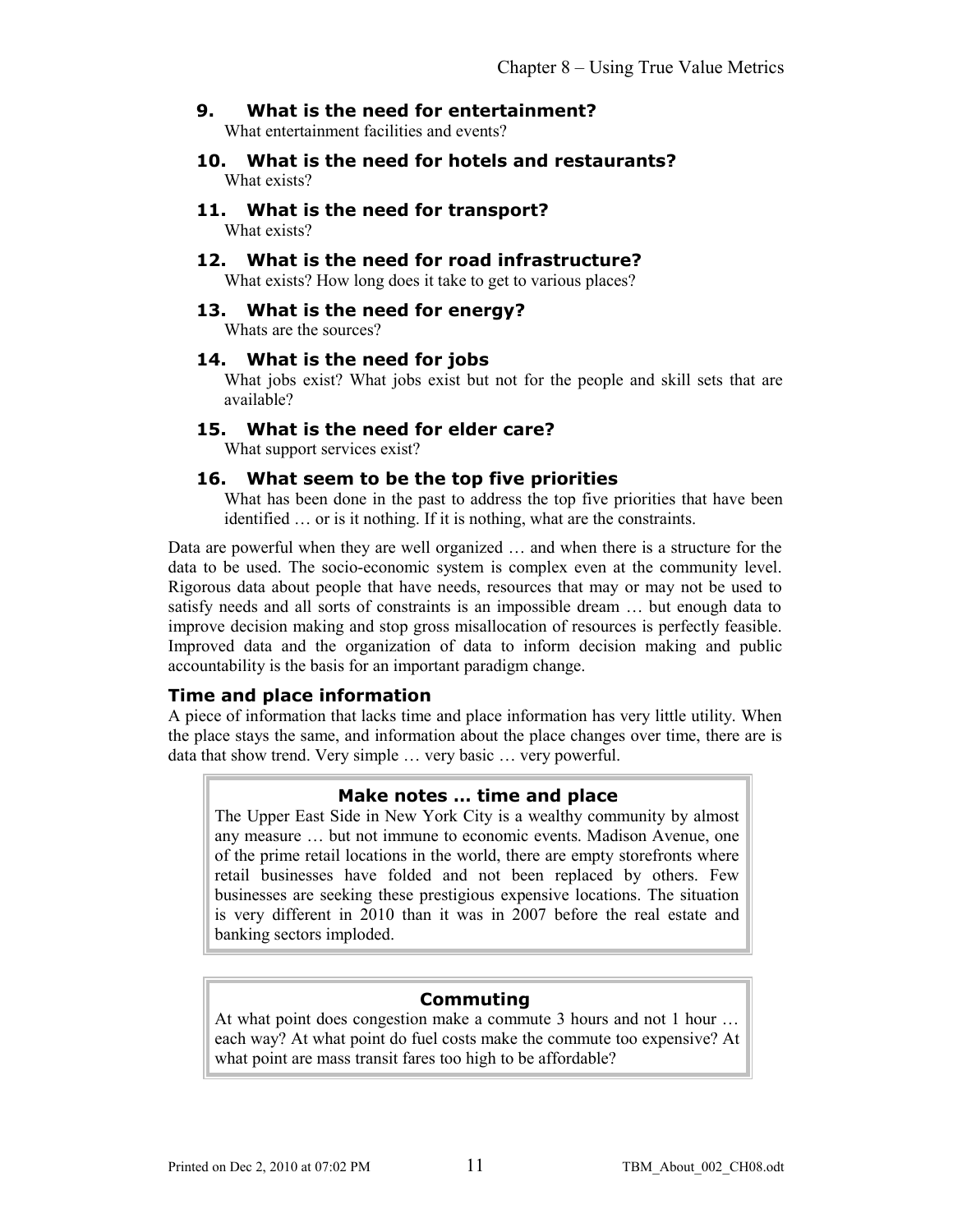### **Acquiring Data About Organizations What organizations operate where? And what do they do?**

There is surprisingly little information about what organizations operate where … but recent improvements in technology are making it possible to improve this significantly, and this will enable TVM analysis.

Contributors can help by providing simple data based on their knowledge and observances.

Part of the TVM data are (1) the simple list: "What organizations are in the community and what do they do?" and, (2) an expanded list: "What were these organizations like in the past … is the impact better or worse now compared to the past?"

#### **If the organization want to participate Extending Corporate Social Responsibility**

If the organization wants to participate there are some simple data and dataflows that would be very useful. Most organizations have considerable data about what they are doing, but usually not well organized to present as a set of value reports nor with any analysis relevant to community reporting.

What is the business model for the organization ... in other words how does it earn its money? This may be quite well organized since it is related to the money accounting.

Usually less organized, is the value proposition for the organization. What is the "purpose" of the organization beyond just being in existence to make money profit. What value does the organization consume? What value does the organization create. The money profit may approximate to the money value adding of the organization … but what else does the organization achieve.

These data should be part of a dataflow from a participating organization into the TVM community database.

There are various ways to help. One is to help so that key people in the organization understand the goals of the TVM initiative and how to participate.

#### **If the organization does not want to participate**

If you are employed by an organization, we do not want to encourage you to share "insider secrets" and confidential information … but we would like to get help with data that are public knowledge but not easily accessible without considerable research and effort … and usually with considerable delay.

Typically an organization knows where it is operating … and this very simple information helps in the TVM framework because much of the analysis and study is to do with the place and what is going on in the place.

Some organizations are proud of what they are doing to help communities … and this information if often publicized in internal literature but not visible to TVM. The TVM data wants to be more than just the "one story and picture" that gets into an article, but something that is more substantive. Some big corporate organizations have \$billion of profit, but the value data that they publish suggests that this dimension of their work is tiny … though not explicitly stated anywhere in the reporting.

#### **Big business and its impact**

Some big organizations will not want to have anything to do with the TVM initiative. Accordingly TVM has been designed so that organizations that do not want to be active are included anyway in the assessment of the state, progress and performance of the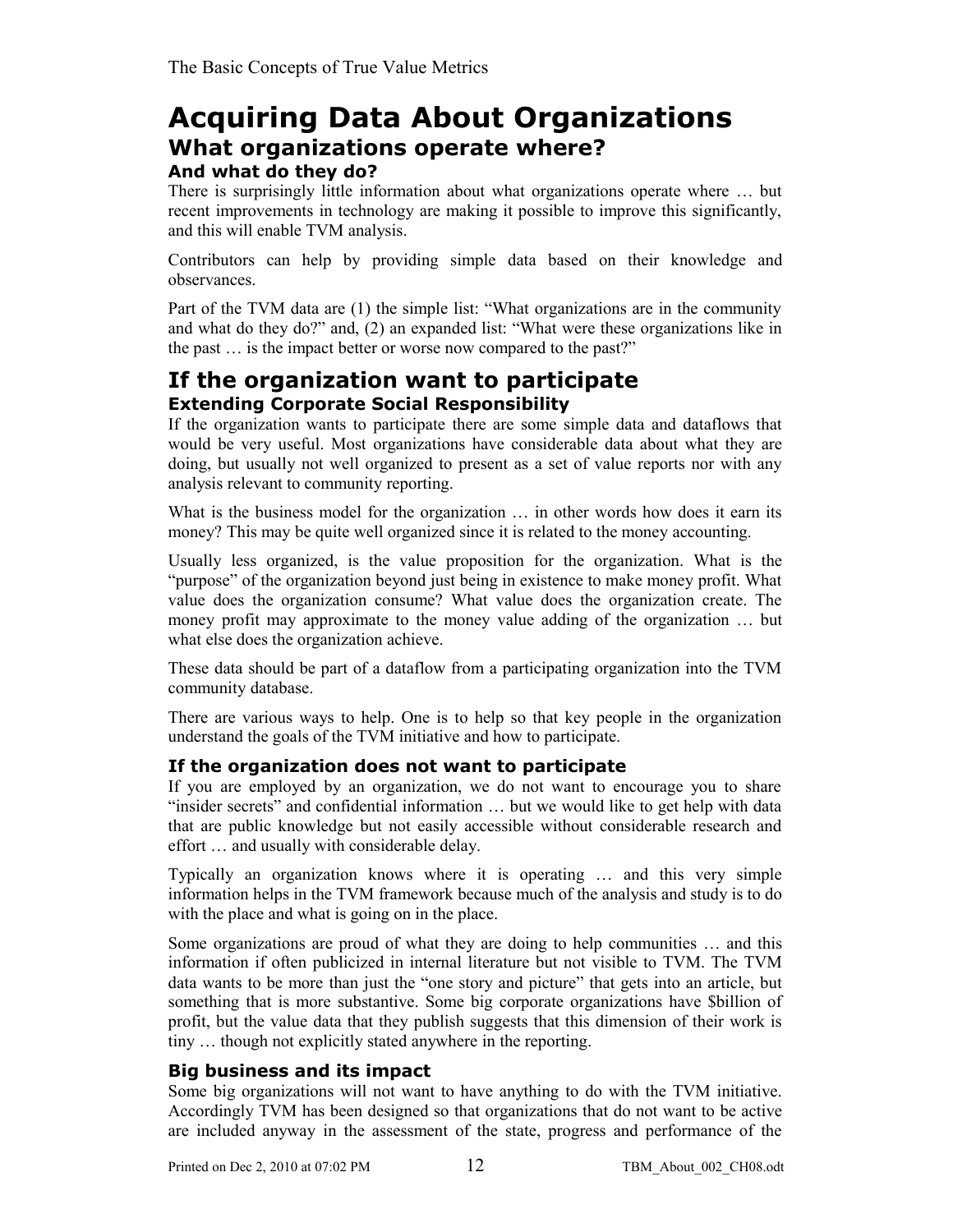community … so while it is good to have the participation of big organizations it is not needed.

In due course there will be utility for a big business to have their value performance assessed favorably and for this performance to be accessible to the interested public. Big business needs investors, staff, and customers … not to mention the approval of authorities to carry on their business and favorable value assessment should be woth something. For some business organizations, they may prefer that their value performance is unreported and inaccessible … their choice!

Ordinary people may submit information about what they see of the organization … and this information will be aggregated so as to give a picture of all the elements that impact on community state, progress and performance.

#### **Not for profits … their impact Are you part of a church … religious organization?**

Churches … religious organizations have to pay attention to a money budget, their revenues and their expenses. There is normally a struggle to keep the money accounts in balance and pay all the bills. But that is not the main business of the organization … a church, and other religions have, as their main business, something to do with faith and spirituality. It seems that every society gets value from a religion … and it is the value of the activities of the religious organization that is important, and not the money budget. What is the value being delivered by a church, a synagogue, a temple, a mosque, a pagoda? It is big, but it is not part of the economic statistics of society … which does not make a whole lot of sense.

#### **Value in the church**

I know that value is not part of the financial report of my church … but I also know that the work done by the priests has inestimable value. It is hardly recognized by most of the congregation most of the time ... including me! When I was in hospital … the priests were there. When people are in trouble … the priests are there. This has value … way more than the money flows of the church. The church rituals are available for every important family event … births, weddings, sickness and death … huge values and huge contributors to quality of life.

### **Acquiring Data About Activities Without activities there is no progress What is going on in your neighborhood?**

A simple list about the activities that are going on in your neighborhood tells a lot about the neighborhood … and maybe has the clues to what could be done so that the place could have a better quality of life. Simple questions and simple answers can be the basis for some strong analysis

#### **1. What is the nature of the activity**

Describe the activity … what is it trying to do? What is the need being satisfied and what are the resources being deployed?

**2. Where is it … what is the address?**

What is the source of water and how accessible is it?

**3. What organization is doing the work?** 

What toilets and waste disposal is available?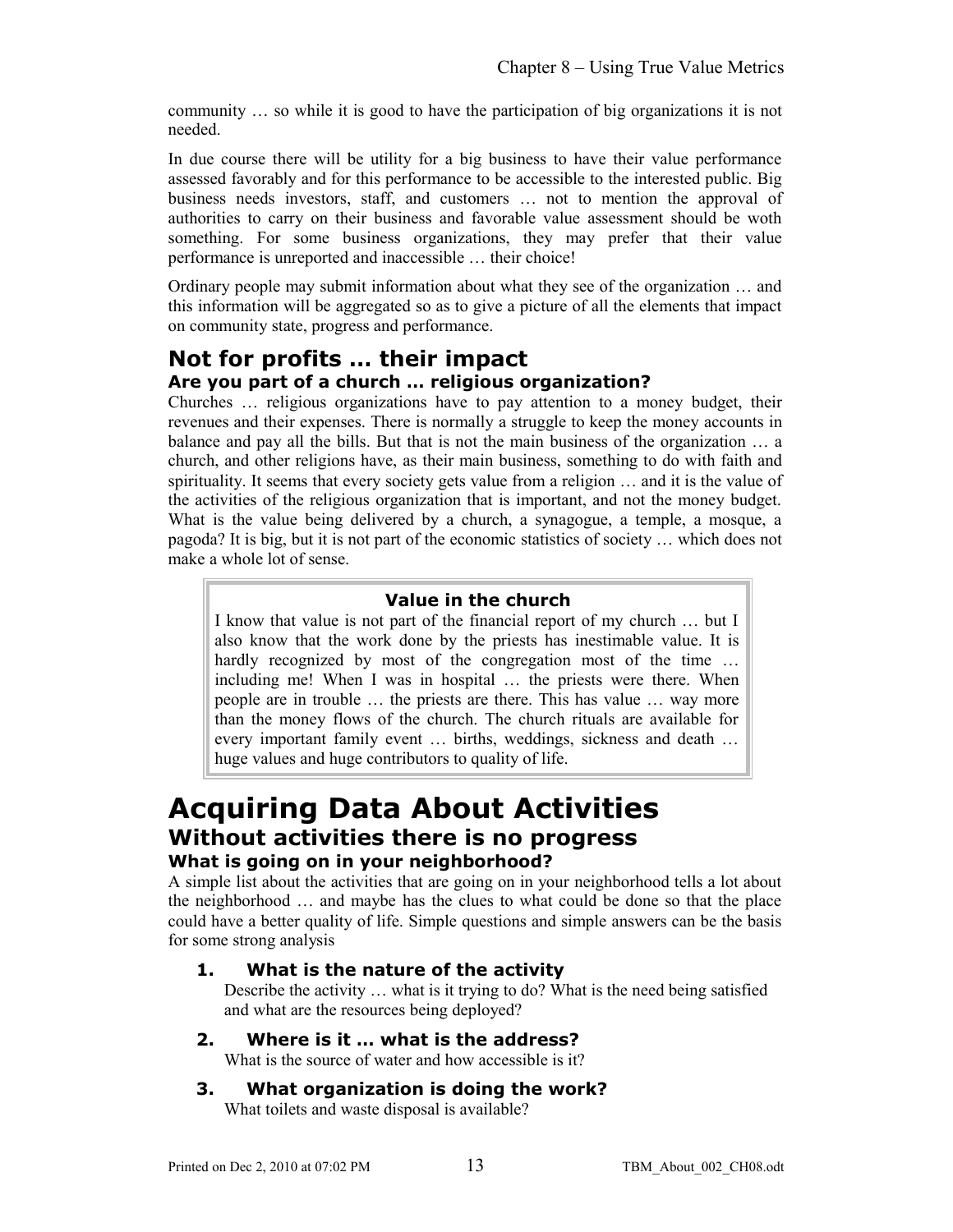The Basic Concepts of True Value Metrics

#### **4. What benefit for the community?**

What is the benefit to the community ... what does the activity try to do to bring benefit to the community?

#### **5. What is the benefit to the organization?**

Is the benefit for the community or is the benefit only for the organization?

#### **6. What staff are employed?**

Who is employed ... with what skills ... at what wage rates and benefits?

#### **7. What equipment is deployed?**

What equipment ... owned by whom ... at what price?

#### **8. What negative impact on the area?**  What was planned ... what was agreed ... what has happened?

**9. How long has this been going on for?** What progress is being made?

#### **10. When will the activity end?**

Will the activity have achieved its goals/

#### **11. What value chain impact is associated with this activity?**

Maybe this activity is very good for the organization ... but not very good at all for the community!

Maybe nothing is going on in your neighborhood … and maybe this is good. If your neighborhood has a great quality of life, why would you want to change anything? The idea that there are "no activities" is a data point!

But it still makes sense to be observant … and maybe think a little beyond what might be only superficial tranquility. Maybe the neighborhood is a prosperous suburban community ... a commuter community. The community is stable not because of its inherent local resources, but because of the population's income and the value chain of business that is at the other end of the daily commute. The community has a quality of life that suits the residents … but might be value destroying in a broader context.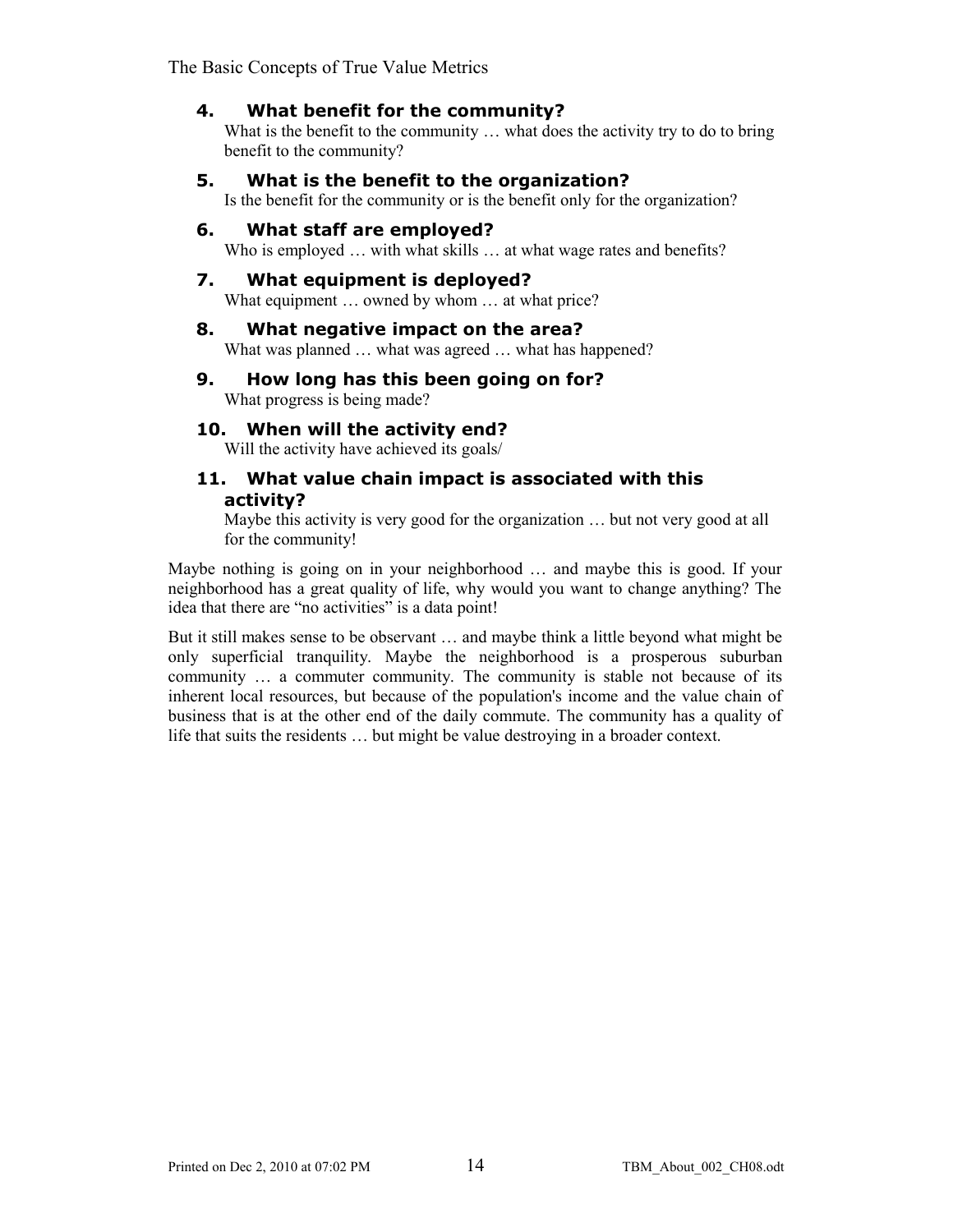## **Establishing Standard Values**

### **Building the Standard Value Database Standard Value is a Key Element Many people need to engage with this**

Everyone has a different perspective about value and value quantification … an important characteristic that is respected in the TVM approach to value and value quantification.

TVM uses a standard value database. This is a list of things that have value and data about how these items have been assigned quantitative value. TVM keeps value quantification separate from money quantification in order to emphasize that money and value are two totally different concepts or measurement although in some ways related and sometimes overlapping. In certain specific situations it is possible to use money as a proxy for value … but this may not be used generally.

TVM works with multiple sets of standard values reflecting location and culture. Each community has its own profile … usually only one, but it may be more than one. Each country has a value profile … usually one, but there may be more than one. There is a global profile, an average of every part of the world. There are five separate sets: (1) the individual may have their own set; (2) another set specifically for a community; (3) another set that is an average for the nation; and, (4) finally a global average.

An individual will default to the location they are identified with … but this should be modified to reflect personal views … and this in turn will update the community profile.

#### **Building the standards**

It will take time for every item of value to be quantified. The time it takes will be reduced by having a large number of people engaging with the process which is quite simple:

- 1. List as many items as you want
- 2. Set one of the items to 100
- 3. Set all the others to have a value relative to the first 100 value item you picked.

The TVM organization will combine the data so that there is an evolving set of standards for the community, country and world.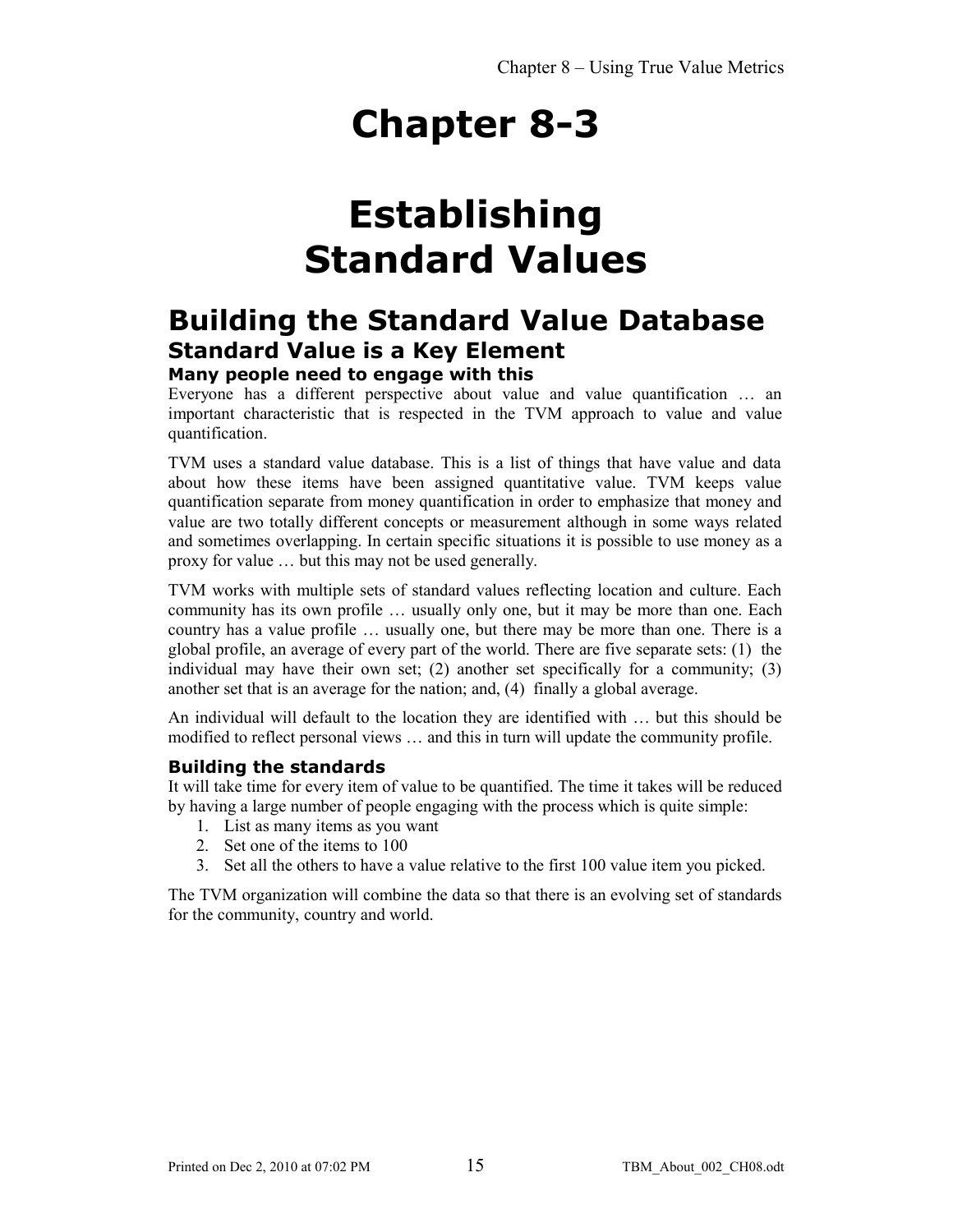## **Data About People**

### **Building Data About People People have many different roles**

People are the most interesting dimension of almost anything. In the case of TVM there are many different roles that people play. Sorting this out is a big challenge. The focus of media has been mainly stars and scandal … preferably together. There is a lot of coverage of high profile people, often doing outrageous things and little or no coverage of people doing things that are really worthwhile.

In the TVM structure there are people who are helping to make TVM successful ... people who have joined TVM and are contributing data to the system.

Another group are the people who are making decisions … allocating resources and are in the TVM framework because they should be subject to performance accountability and maybe complimented on good performance or asked to explain themselves. Many people making big decisions are hiding behind organizational structures … but these links have to be understood and on the record. All of this gets completely overwhelming unless there is a community focus … but also a way to link impact at the community level with external decisions and the people responsible for them.

A further group are those that are doing things … the activities in the community and need to be known so that their performance might be enhanced with help. Many good people are doing good things without anyone knowing who they are, what they are doing and how many people they are helping. TVM wants to move beyond the few dozen people that are internationally recognized to the millions of people working at the community level and presently unknown., unhelped in their work, and unrecognized for what they are achieving.

#### **People … the key resource**

People are the key to success. Nothing of any substance will be accomplished without the right set of people working for success. People need to get "organized" rather like the data needed to be organized … by sector within community. A people team is needed for each community, with people in the team having an ability to understand data from a variety of sectors. Data about people is a starting point.

Getting the right people involved is best done as an organic process … not something that is mechanical. Some people can work together … others cannot. The best team will not necessarily come together in the first attempt … in fact the first team may turn out to be totally ineffective.

#### **If at first you don't succeed, try, try and try again!**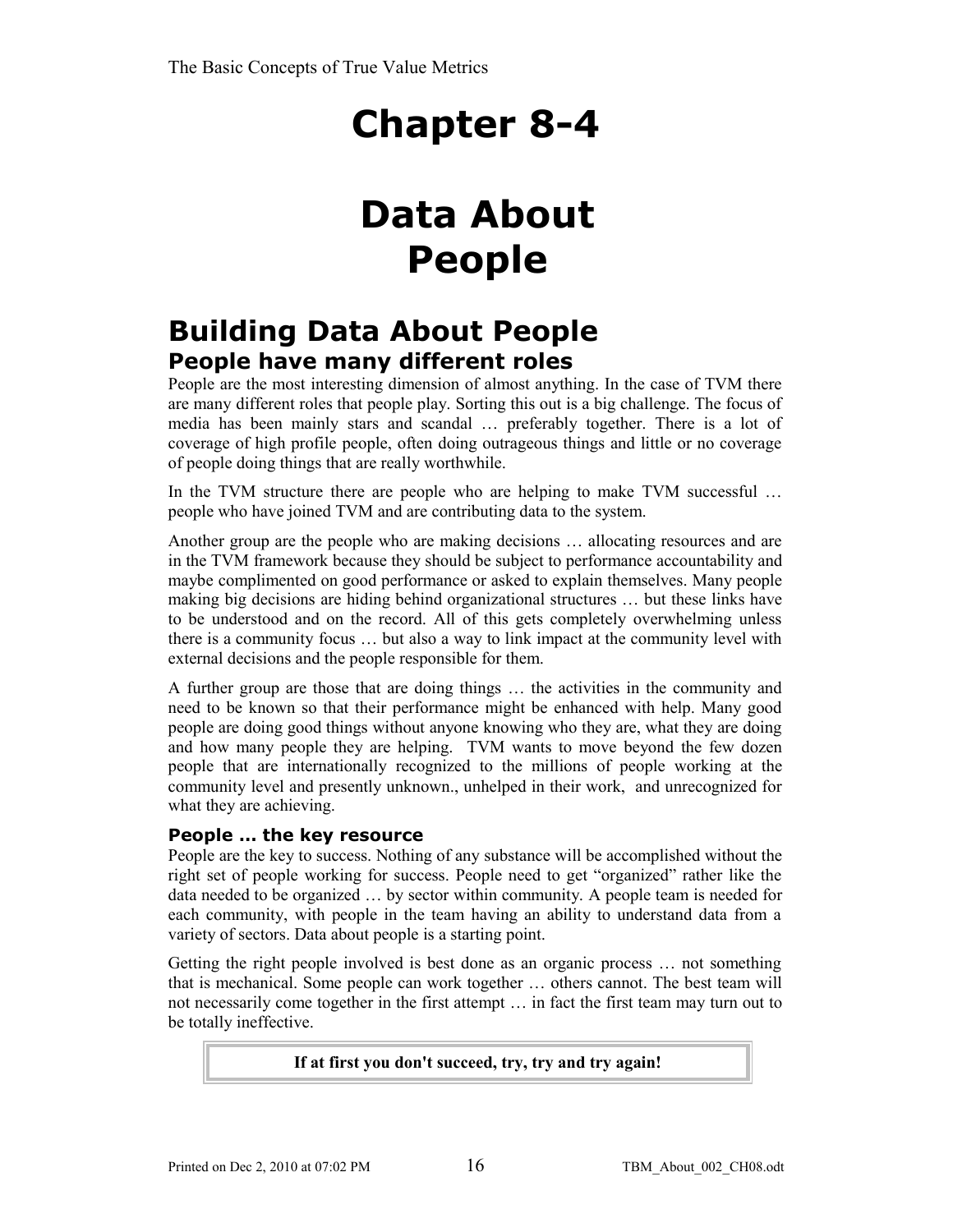#### **Building data about people and organizations**

People and organizations are a focal point that determines the success or failure of a community.

Knowledge about people has varying levels of depth and different perspectives … thus for example, there will be people who have a high profile in the community, are engaged in its activities, but have nothing to do with the TVM initiative. There will also be people who are contributing data about the community who do not have a high profile, but are invaluable to the success of the TVM initiative … and yet again there will be others who have a low profile and are doing amazing things for the community in a very quiet way that nobody knows about.

There will also be something similar for organizations. Some well known organizations will not want to cooperate with an initiative like TVM, and others that will. There will be organizations that essentially exploit the community and give little back … and there will be other organizations that make contributions to the local economy in all sorts of ways.

The aim here is to get enough data so that the "state" of the community is well documented … with as many important facts about the community as possible.

#### **Who make decisions … who are responsible?**

This is a big question … and the easy answer may not be the right answer! The performance of a community depends on a lot of factors … and who is responsible usually cannot be answered with a single simple answer.

The head of a government structure … or the head of a tribe … is usually not the correct answer to the "who is responsible?" question. Usually there is some sort of collective responsibility with nobody really responsible for either success or failure!

Data do not answer this question directly nor immediately … but they help. The analysis of data may start to show where there are problems and constraints and where there is success and progress. The data may also start to show what people and organizations are connected to good things and what people and organizations are connected to bad things. Some of this is obvious … some is subtle. Some will matter a lot … be material … and some will not be particularly important.

#### **Organizing local teams to deploy TVM**

A data team for the community should be established as soon as possible … as soon as there is some basic knowledge about the profile of people and organizations. It is important that the data team are independent with respect to the data that are compiled … though it is likely that members of the data team will have some important affiliations that could influence their perspectives. There needs to be vigilance that the data are not distorted because of the affiliations of members of the data team.

Everyone can contribute data. Every community has people … activists who want to change things more to their liking. Sometimes activists become community leaders, and sometimes activists remain independent of the decision making process and the allocation of resources. Everyone can help to get FACTS on the record so that: (1) there can be better decision making; and, (2) there can be more accountability concerning the decisions that get made and the activities that consume resources.

Building a network of local data users is important. People and organizations are usually not enthusiastic about data that makes them accountable … but they welcome data that makes them look good. The whole purpose of TVM is to facilitate socio-economic progress and performance and this requires that socio-economic actors use the data so that they not only look good, but deliver high productivity progress!.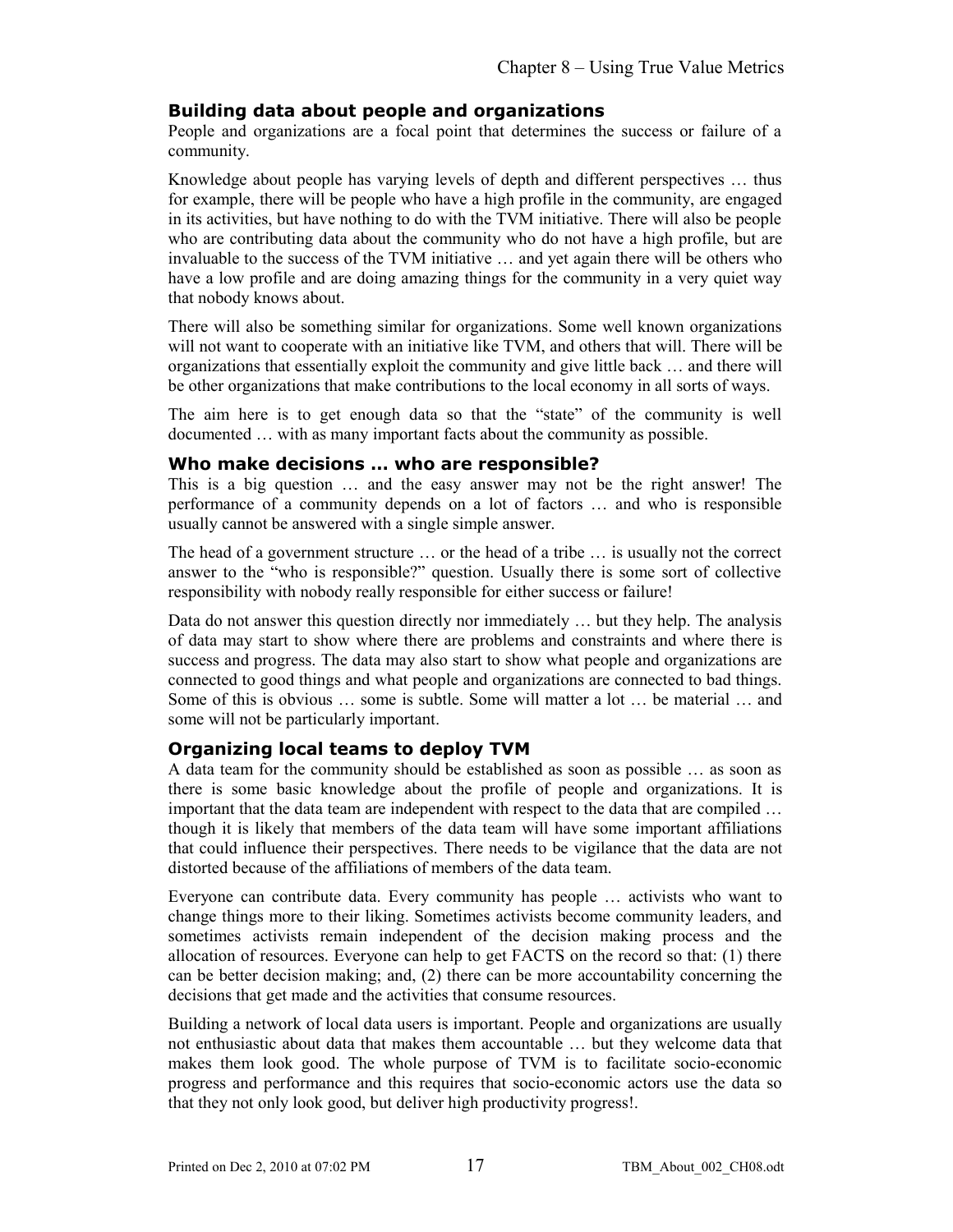#### The Basic Concepts of True Value Metrics

Building a network of local data analysts is way better than having remote academic analysis. The more local people become involved in the analysis of the data, the more useful the data will become. Analysis should serve a variety of purposes including identification of the activities that work and those that do not, and identification of people and organizations that contribute to the community and those that do not. This is not about politics and ideology … but about data and facts about progress and performance.

#### **Who are the best people?**

It depends … the best people usually part of a team where there are people having a variety of unique competences. They are better than a set of people who all know the same thing and only have one modus operandi or agenda. The key is to have a set of people who can together make efficient progress with limited resources.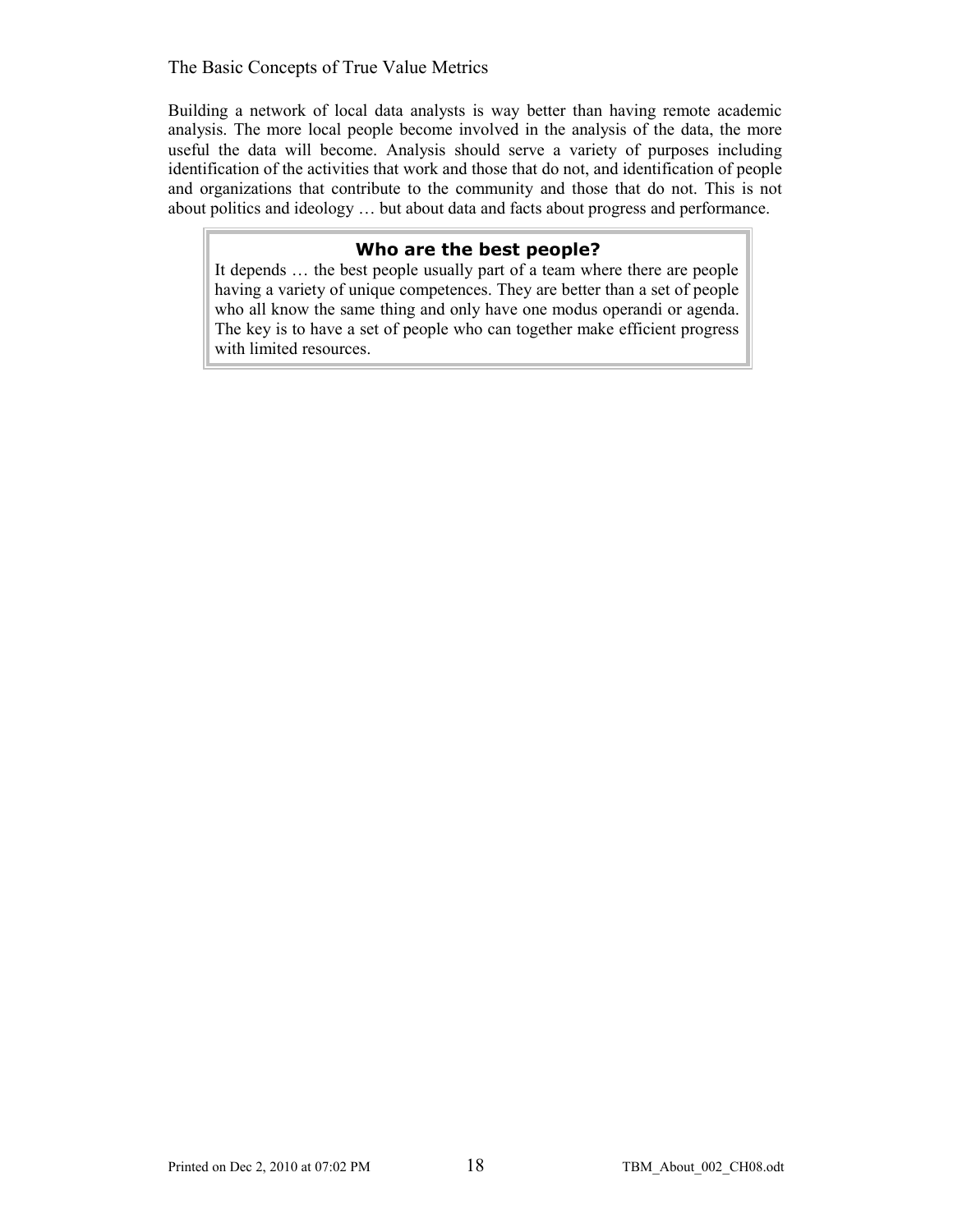## **Mobilizing Resources**

### **Resource Allocation Paradigm Shift Should be performance based**

At this point in history there is a lot of talk about social impact investing and there are estimates that the pool of social capital is very substantial … many billions of dollars according to some experts.

While this may be true, the process for the allocation of resources to facilitate progress is dominated by methodologies that have not worked well ever since they were introduced many decades ago.

Decision making is never easy … but it is far worse when there is no subsequent measure of performance. Corporate business performance is systematically recorded in an accounting system and the results reported … some decisions are seen to be good and others not so good. In most allocation of resources in the public sector and in the not-forprofit community is based on projections that justify decisions, but hardly any subsequent review of performance to assess the outcomes.

The role of the monitoring and evaluation process in the not-for-profit community, though expensive, is hardly robust enough to serve as a management tool to justify some very large expenditures … and some academic studies to show performance are equally inadequate.

There is more PR than there is hard performance data … and this is a very unsatisfactory state of affairs. TVM starts to address this by having a focus on the community … and how resources allocated to a community may be expected to have specific impact … and if not what was it that went wrong.

When resources go to a place it is possible to get feedback from the place about what the resources were used for … and what impact there has been from the deployment of the resources. Many people can go to the place and validate the data and the reporting.

#### **At this time, natural disasters are driving!**

At this time, the way fund raising is done in the not-for-profit sector is hardly legitimate … a big disaster permits full scale fund raising … and in due course some may be used for the current disaster, but much of the money raised will be used to support the organization and be ready for tomorrow's disaster. The amount of money used to support the ongoing administration of the organization and retain staff is mobilized mainly when disaster is in the news. Organizations do fund raising in a very opportunistic manner. Each time there is a natural disaster … these organizations are ready to do fund raising that keeps them running until there is another disaster. Rather little of the funds raised actually get delivered to the beneficiaries in need arising from the disaster.

The present paradigm for fund raising is mainly about some "story" that "tugs at heartstrings" and makes people part with their money. The story is what counts ...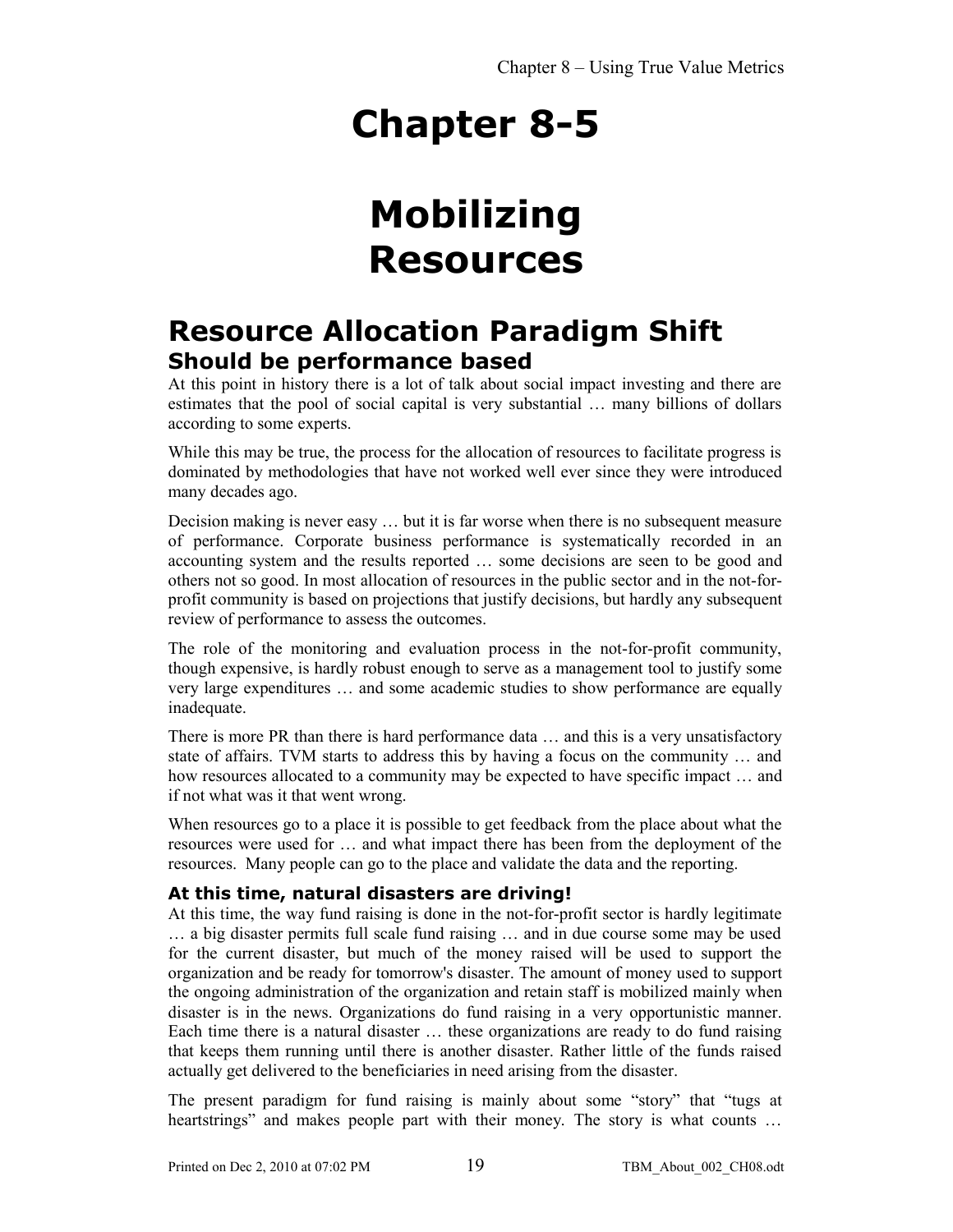nothing about performance is in play! This is not a serious approach, and needs to be changed.

#### **Social investing … and value returns**

It has been estimated that the funds available for "social investing" may be as much as \$150 billion. Muhammad Yunus has called for something like True Value Metrics to account for social business and to drive a stock exchange for social investment. Others talk about the need for the conversation to move from the scale of charitable contributions to the effectiveness … the value returns … from a charitable investment portfolio!

#### **Fund raising is a specialty**

It is no accident that the CEO of many of the best known iconic cultural institutions in the past few years have been specialists in fund raising. Major not for profit organizations depend on philanthropic donations in order to keep their doors open. This goes for great museums, art galleries, orchestras, operatic companies, ballet, zoos, botanical gardens and others. Fund raising has become a high stakes professional activity.

There is other competition. Beyond culture there is fund raising for hospitals, medical research and for education at all level. Big money has been committed by philanthropies to health and education.

Fund raising for social progress is just one part of a big market … with a lot of participants, many with very professional fund raising teams. The problem is not easy to address because the market is not driven by metrics but by perception. Many organizations have built up their reputation by hard work and good PR. Others have achieved fund raising success by being quite crass with their advertising, PR and story telling quite removed from any reality about their operations. It is difficult to tell the difference without hard metrics with independent validation!

#### **Using impact and effectiveness metrics Differentiating between various organizations**

Fund raising should be done using impact and effectiveness metrics that are compiled and accessible based on recognized value analysis methodology. The organization should be able to demonstrate that the data are correct based on participation in the TVM movement. Potential funders need to know what organizations are doing really good work, and which are merely doing the PR to market themselves to donors. In time the TVM network will provide the information needed to make this differentiation.

#### **Reporting aggregates is not enough**

Big organizations have accounting systems that aggregate data and permit financial reporting about the organization as a whole. Some organizations have good internal systems to analyze performance, but this information is usually not accessible to interested outsiders … nor is it value based.

Some external analytical work has been done by Charity Navigator and others to create some simple metrics about program performance based on simple financial reporting. In general these metrics are inadequate and virtaully nothing about program performance is easily accessible.

#### **Program effectiveness**

Program effectiveness may be assessed at the community level where activities may be observed and judgments made.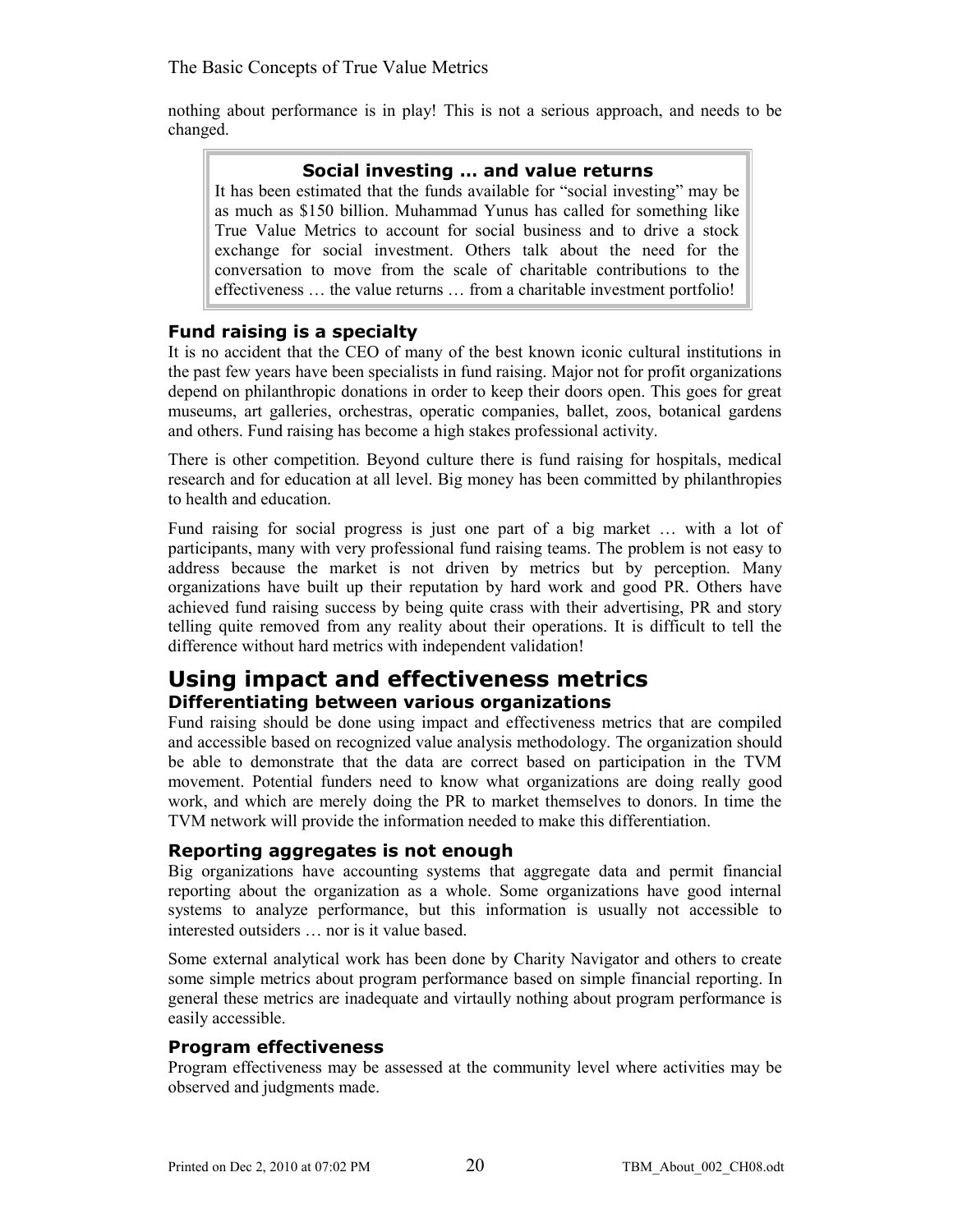Small organizations that are doing good work … valuable work at low cost … may be listed from a community view. Independent validation of their work may be done by anyone who visits the community. In as many cases as possible, the performance of the organization will be validated within the TVM system by multiple dataflows that report similar information.

Big organizations that are doing good work are only going to be recognized for their performance when there are data about programs and the places where program activities are located. This information exists for operational purposes, but is not usually organized to provide program performance information on a routine basis … but it can be done, and should be done.